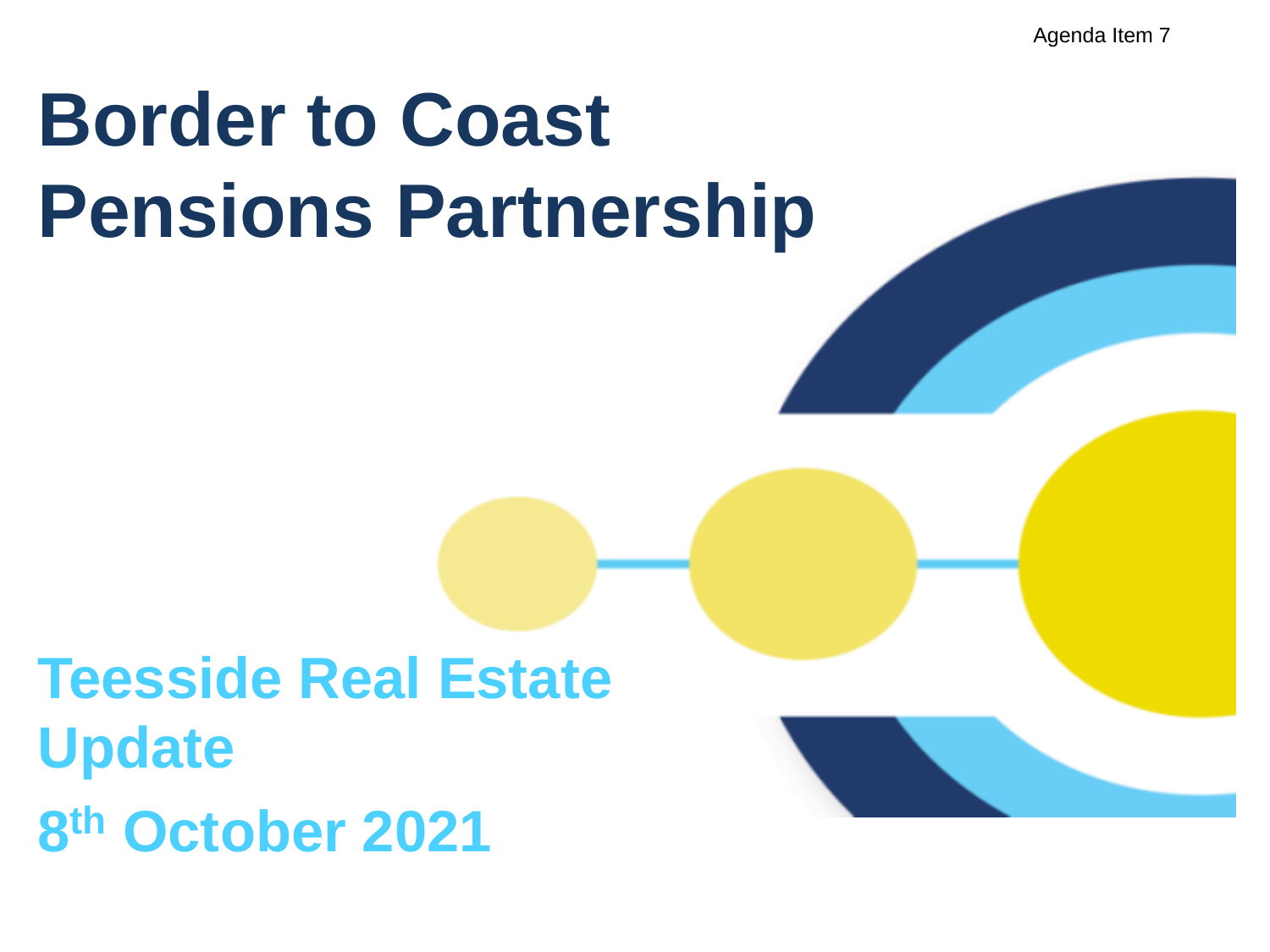### **Introduction**

#### **Agenda**

- Update on UK proposition
- Update on Global proposition
- Business case for Teesside
- Timeline
- Conclusion

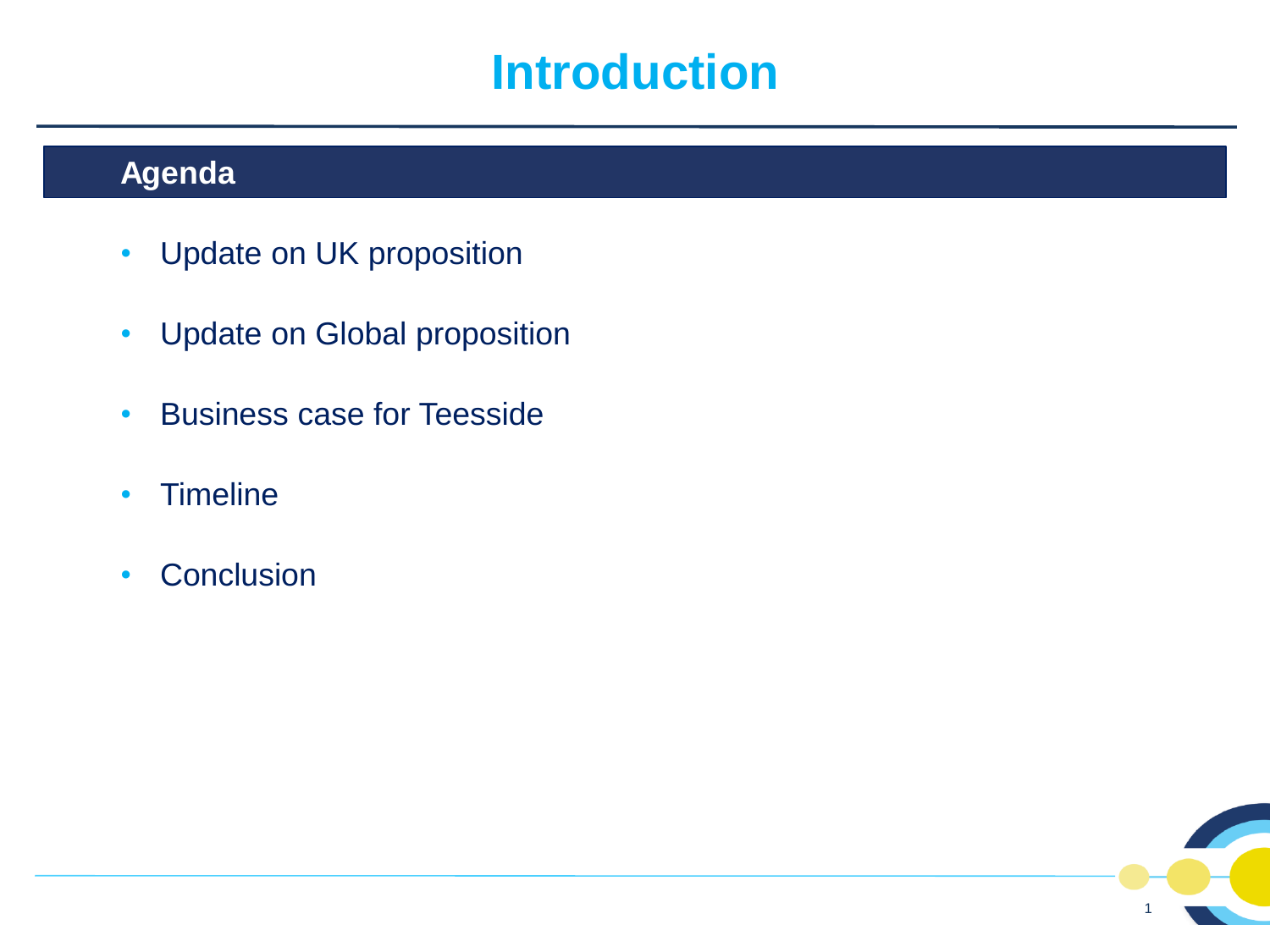# **UK Proposition**

#### Main UK Fund

- Mostly physical real estate investments
- Minimal operating cash
- Long-term investment approach
- Targeting CPI +4% over the long term
- Regulated, unitised structure
- Sub fund within CoACS structure

#### Gateway Fund

- Transition vehicle
- Fund of funds investing in balanced UK funds + passive REITs for liquidity
- Designed to reflect UK market
- **Targeting MSCI Quarterly Universe**
- Sub fund alongside Main Fund

#### Two funds: one long-term solution, one transition vehicle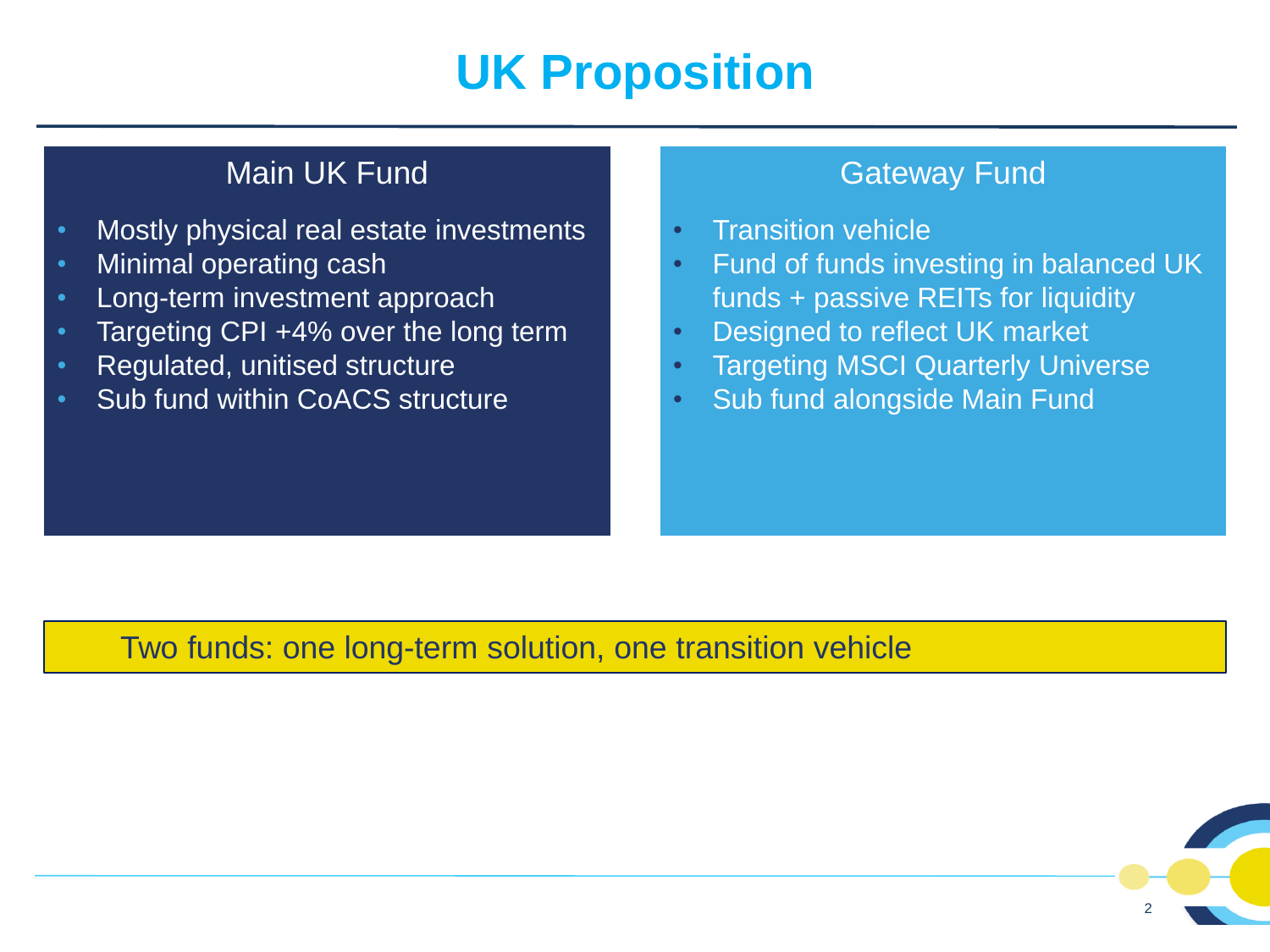### **Transition of Assets**



Fair queuing system needs agreement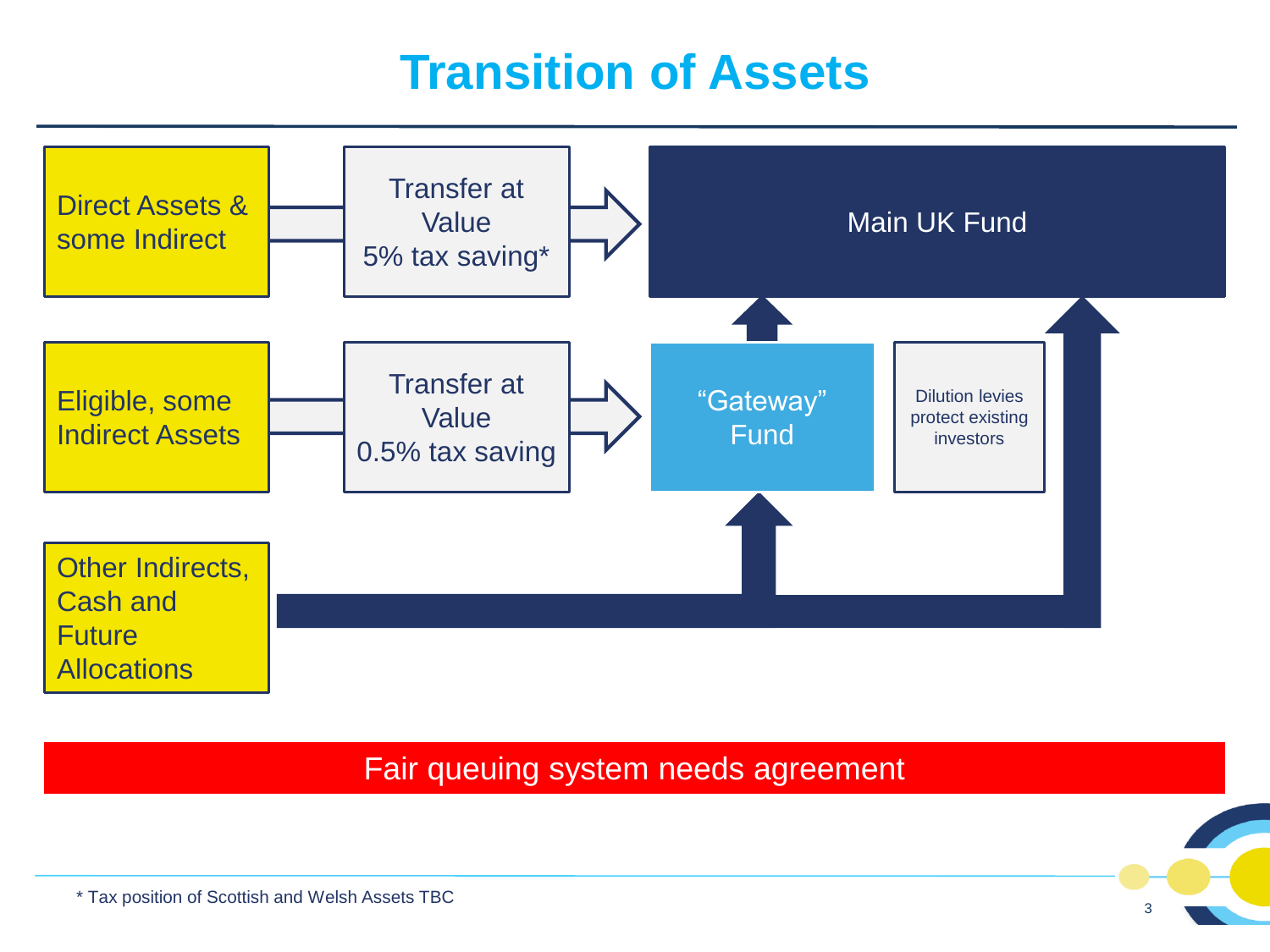# **Global Proposition**

#### Two funds: one lower risk, one higher

#### Lower Risk Fund

- Investing in established, 'open-ended' funds
- Global universe: predominantly N America, Asia and Europe (UK not excl.)
- Seeking the best, lower risk strategies
- Targeting returns of 6% net of costs
- More liquidity dictated by underlying funds

#### Higher Risk Fund

- Investing in 'closed-ended' funds and potentially co-investing directly
- Global universe: predominantly N America, Asia and Europe (UK not excl.)
- Seeking the best value add and opportunistic strategies
- Targeting returns of 10%, net of costs
- Less liquidity due to the underlying funds

Partner Funds may choose to allocate to either fund or both, in whichever proportions suit their strategic asset allocation and objectives

4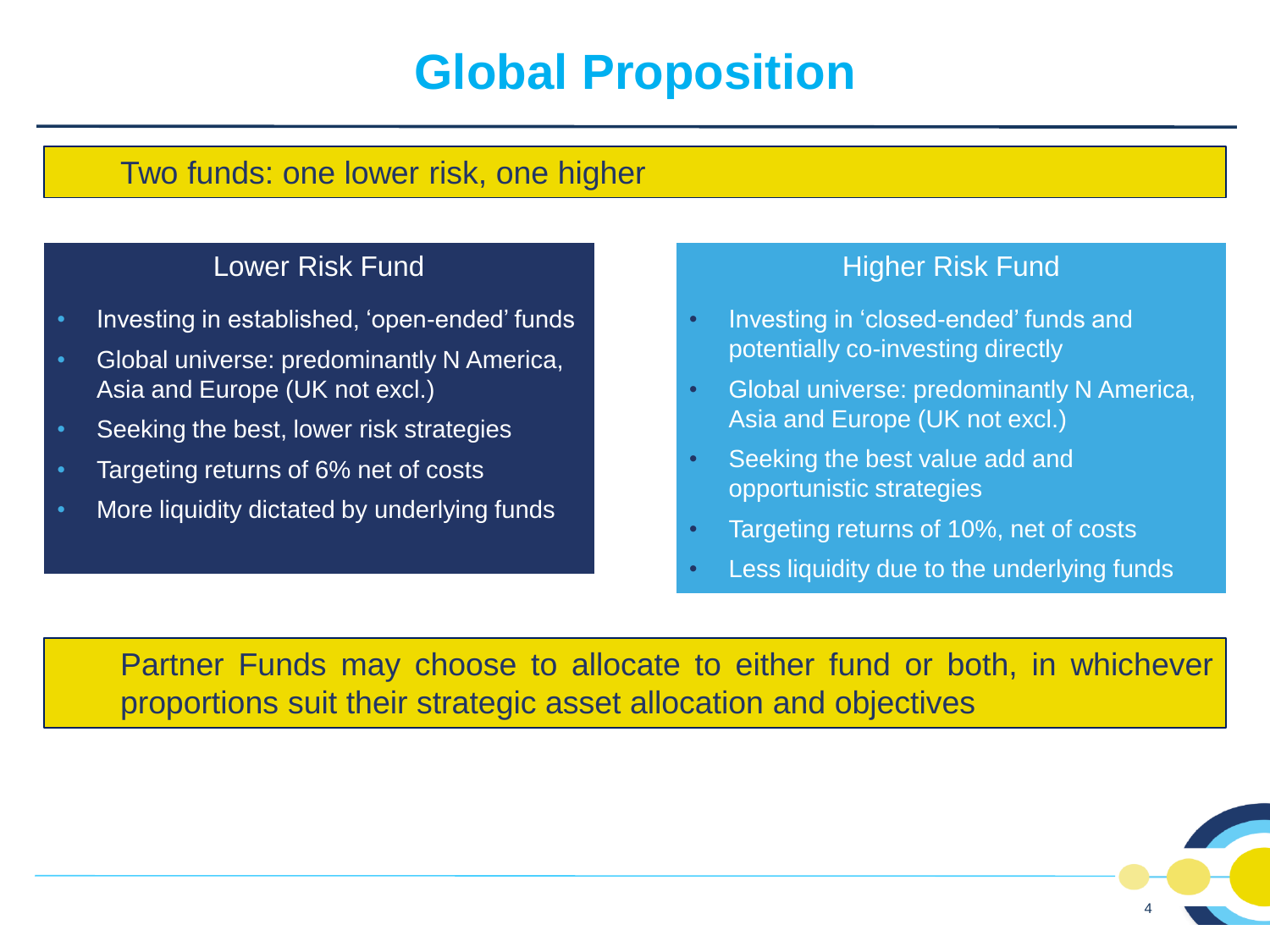#### **New Proposal: What do you get from Dual Strategy?**

| <b>Access</b>         | Scale gives access to larger funds<br>$\bullet$<br>Scale brings access to co-investment opportunities<br>$\bullet$<br>No change to previous single fund strategy<br>$\bullet$             |
|-----------------------|-------------------------------------------------------------------------------------------------------------------------------------------------------------------------------------------|
| <b>Expertise</b>      | <b>Global Fund Consultant (costs shared)</b><br>$\bullet$<br><b>Border to Coast capability</b><br>$\bullet$<br>No change to previous single fund strategy<br>$\bullet$                    |
| <b>Cost effective</b> | <b>Shared costs</b><br>Greater potential for fee savings<br>$\bullet$<br>Fee savings from co-investment opportunities<br>$\bullet$<br>Higher operating cost (marginal) - BUT<br>$\bullet$ |
| <b>Flexibility</b>    | Partner Funds can set their own risk, return and<br>$\bullet$<br>liquidity profiles                                                                                                       |

5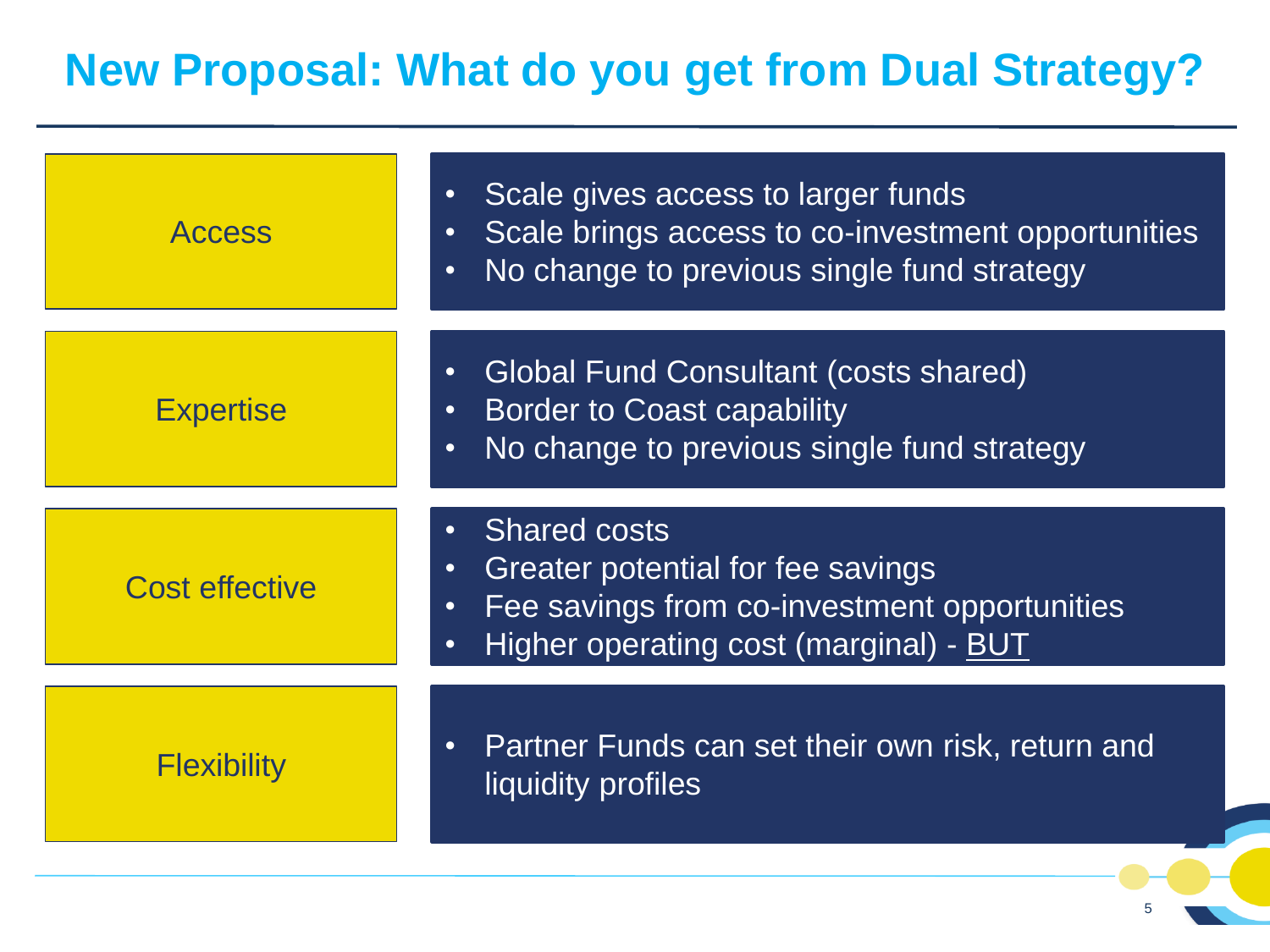# **Management Costs**

![](_page_6_Figure_1.jpeg)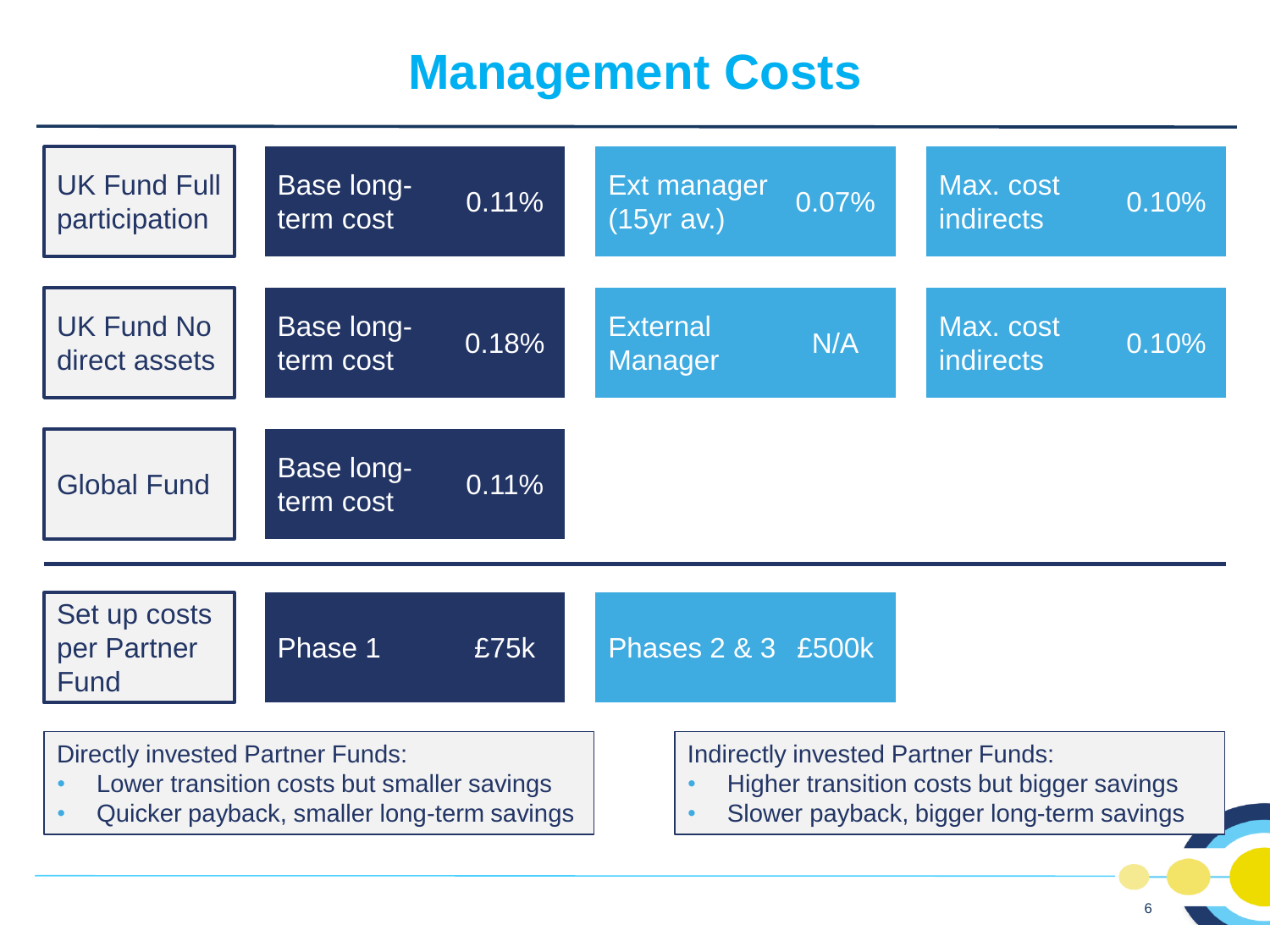# **Teesside: Holding Assumptions**

| <b>Fund Size</b>                                              | £4.08bn | <b>UK</b> |                                                                       | Allocation:<br>Target:<br>Actual:<br>Difference: | 10%<br>£408m<br>£295m<br>$-E113m$ |                                                      | Global | Allocation:<br>Target:<br>Actual:<br>Difference: | $0\%$<br>£0m<br>£23m<br>$+£23m$ |
|---------------------------------------------------------------|---------|-----------|-----------------------------------------------------------------------|--------------------------------------------------|-----------------------------------|------------------------------------------------------|--------|--------------------------------------------------|---------------------------------|
| Holdings expected to transition to the<br><b>UK Main Fund</b> |         |           | Holdings expected to transition to the<br><b>UK Gateway Fund</b>      |                                                  |                                   | UK Holdings not expected to<br>transition            |        |                                                  |                                 |
| 1. Teesside Direct Property Portfolio                         |         |           | 1. Hermes PUT<br>2. Royal London Property Fund<br>3. Threadneedle PUT |                                                  |                                   | 1. LAMIT Local Auth. Property Fund<br>2. LGIM UK PUT |        |                                                  |                                 |

Other key assumptions here:

- Teesside participate and transfer all their direct property holdings into the new UK Main Fund and invest their underweight cash
- The Funds identified for the UK Gateway Fund are eligible and pass due diligence checks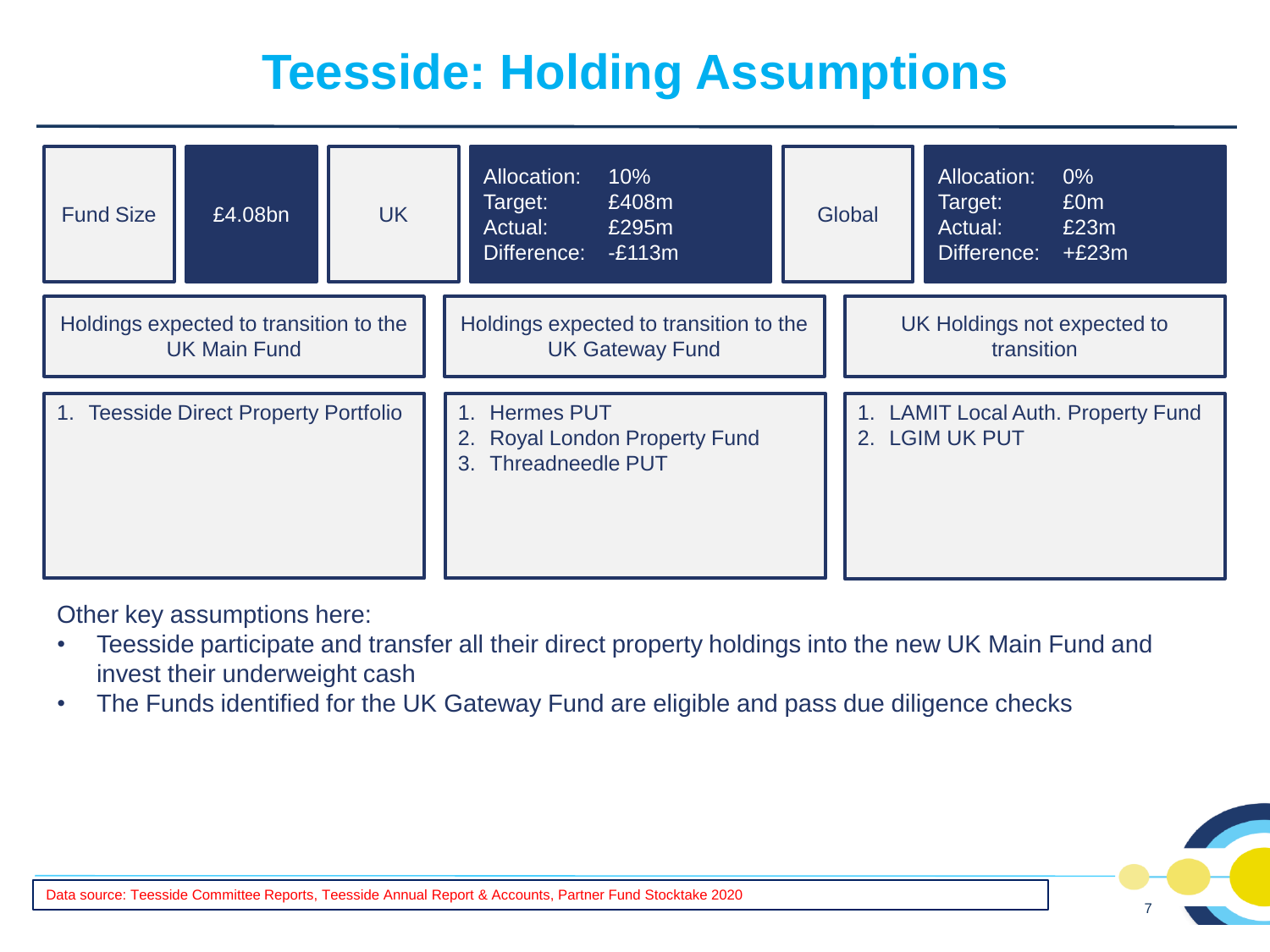### **Teesside: Economic Business Case**

![](_page_8_Figure_1.jpeg)

#### Teesside PF J Curve & TER chart below

![](_page_8_Figure_3.jpeg)

#### Key factors:

- Current direct investments are cost efficient
- Large underweight position takes time to transition through UK Gateway Fund

Major cost items:

- £1.2m cost of property DD (26 x £45k)
- £1.7m net cost of subscription to the Main Fund
- £420k project cost (£80k allocated to Global Fund)
- Peak annual saving of £510k (FP) and £680k (BC) after transition

Source: Border to Coast, Partner Fund Stocktake 2020 Analysis relies on a range of assumptions which can be further reviewed in 1:1 meetings FP – Full participation (AUM ~£3.5bn) BC – Base case (AUM ~£1.8bn)

8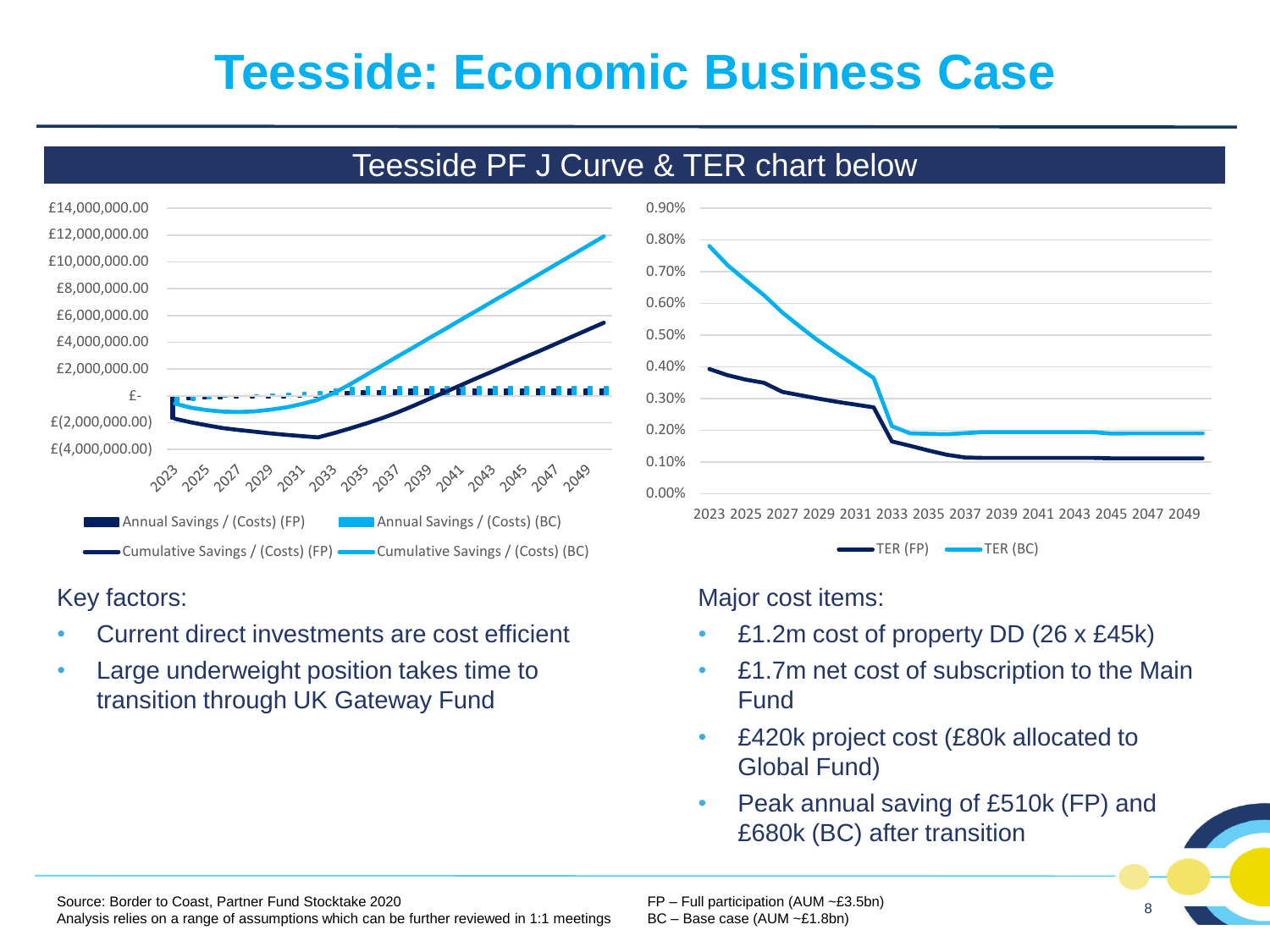# **Additional benefits of pooling**

#### Beyond the economic benefits of pooling…

- Access to larger, more dominant assets with durable income characteristics
- Access to Global Real Estate markets
- Investment strategy appropriate for long-term investing
- ESG factors imbedded into investment strategy
- Flexible, unitised structure
- Dedicated, professional investment management team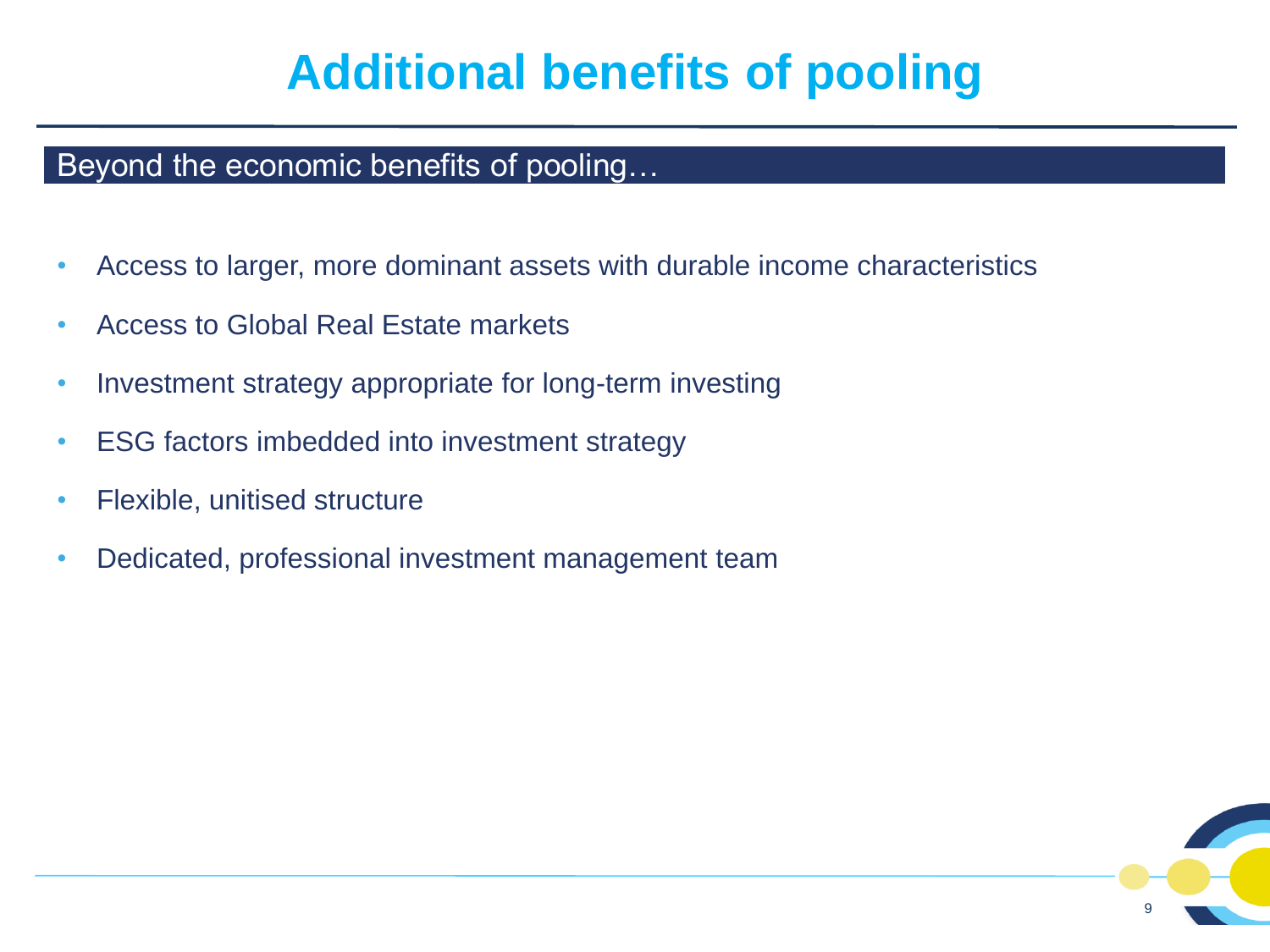# **High-Level Timeline**

![](_page_10_Figure_1.jpeg)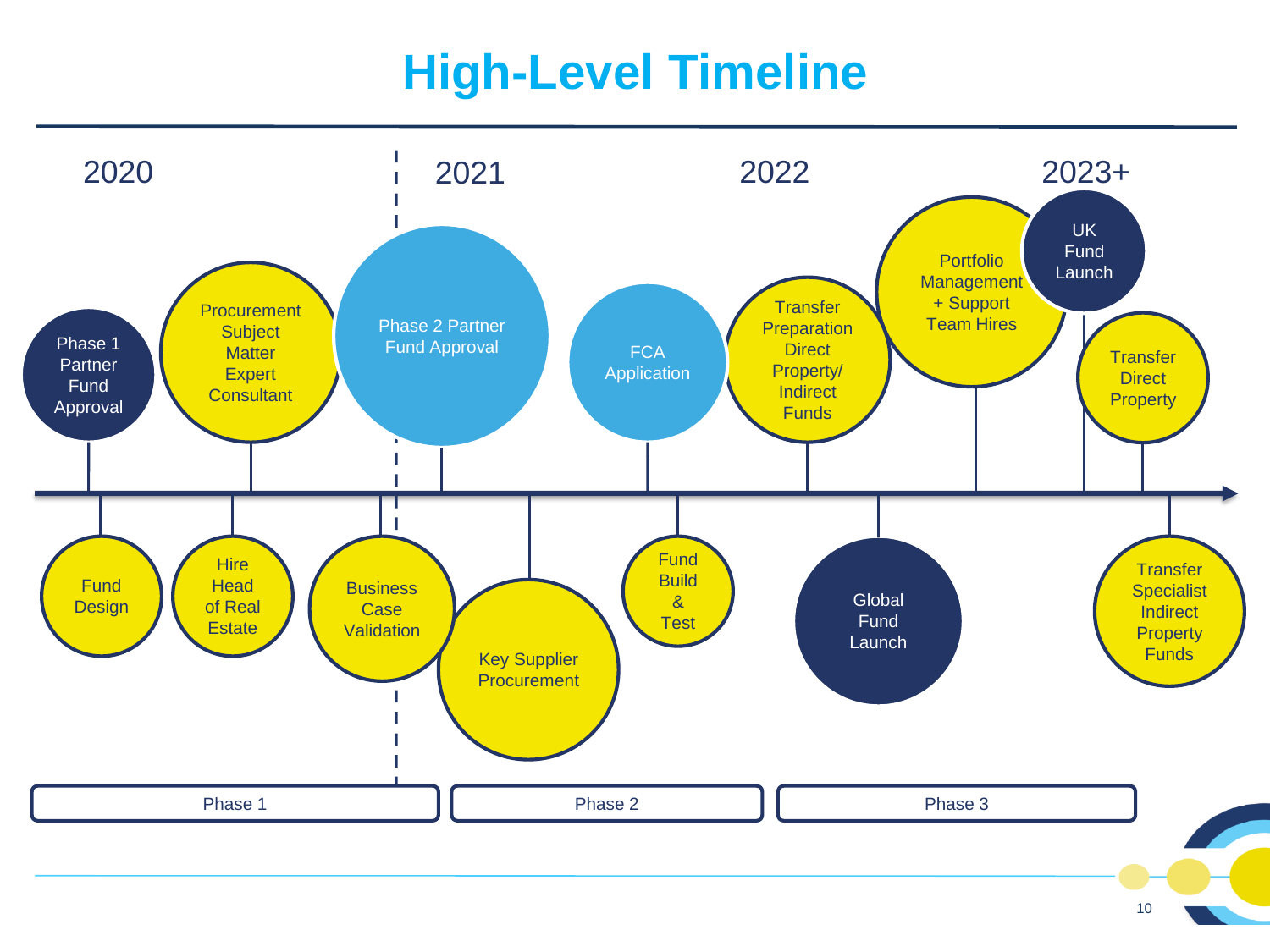# **Conclusion**

Ambition to create an institutional quality, low-cost Real Estate capability for our Partner Funds and launch UK and Global Funds

- Phase one complete. Viability for both UK and Global propositions tested and independently validated
- 'Soft' benefits not quantified
	- Full market access to dominant, durable assets
	- Strategic alignment
	- Institutional investment management
- Business case supports pooling of all assets